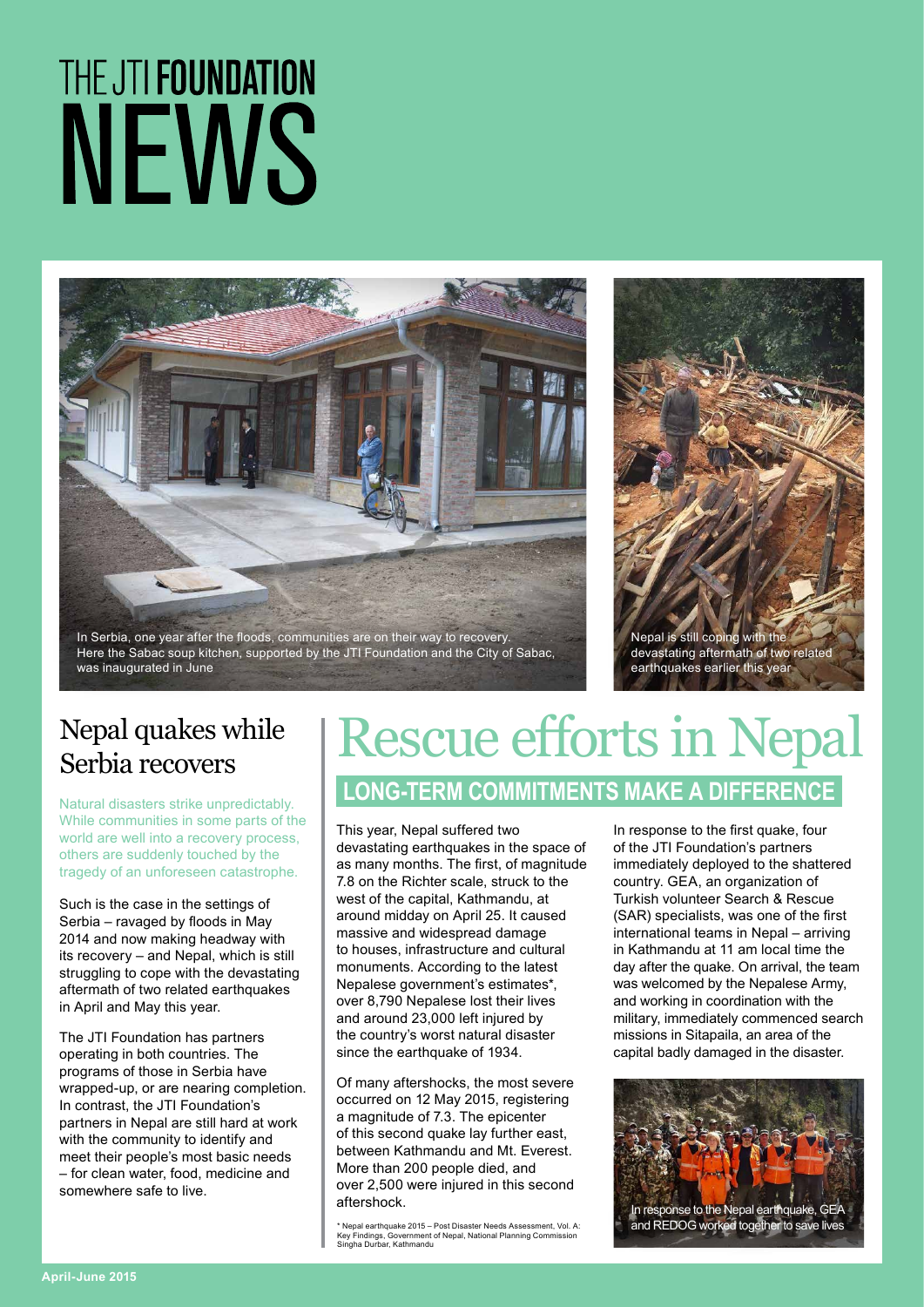

Shortly after, the Swiss Rescue Dog Association, REDOG, and Peace Winds Japan (PWJ) – both JTI Foundation's long-term partners – also arrived to begin Search & Rescue missions.

Shortly after, UK-based ShelterBox – which delivers non-food relief items in post-disaster situations using its renowned 'ShelterBoxes' – began to assist with Nepal's early recovery phase. Having assessed the needs of local people, ShelterBox, with JTI Foundation support, distributed 151 tents in Chautara, Sindhupalchowk district, lying north east of Kathmandu – another region severely affected by the earthquake. A total of 500 tents have subsequently been distributed in this area to date.

Believing that the work of its disaster relief partners would improve through closer cooperation, the JTI Foundation in June 2013 convened a workshop in Istanbul. This brought together partners GEA, REDOG, PWJ and ShelterBox to explore areas for potential collaboration.





As a result, REDOG and GEA signed a protocol for joint deployment – which has helped both organizations achieve greater effectiveness on the ground in Nepal by combining their rescue efforts.

Despite the concerted international response to the earthquakes, the work of rebuilding Nepal remains a long-term and challenging mission.



As part of the JTI Foundation's strategy of helping those vulnerable to disasters to build resilience, is also assessing with Habitat for Humanity International, the possibility to implement a long-term recovery program in the country.